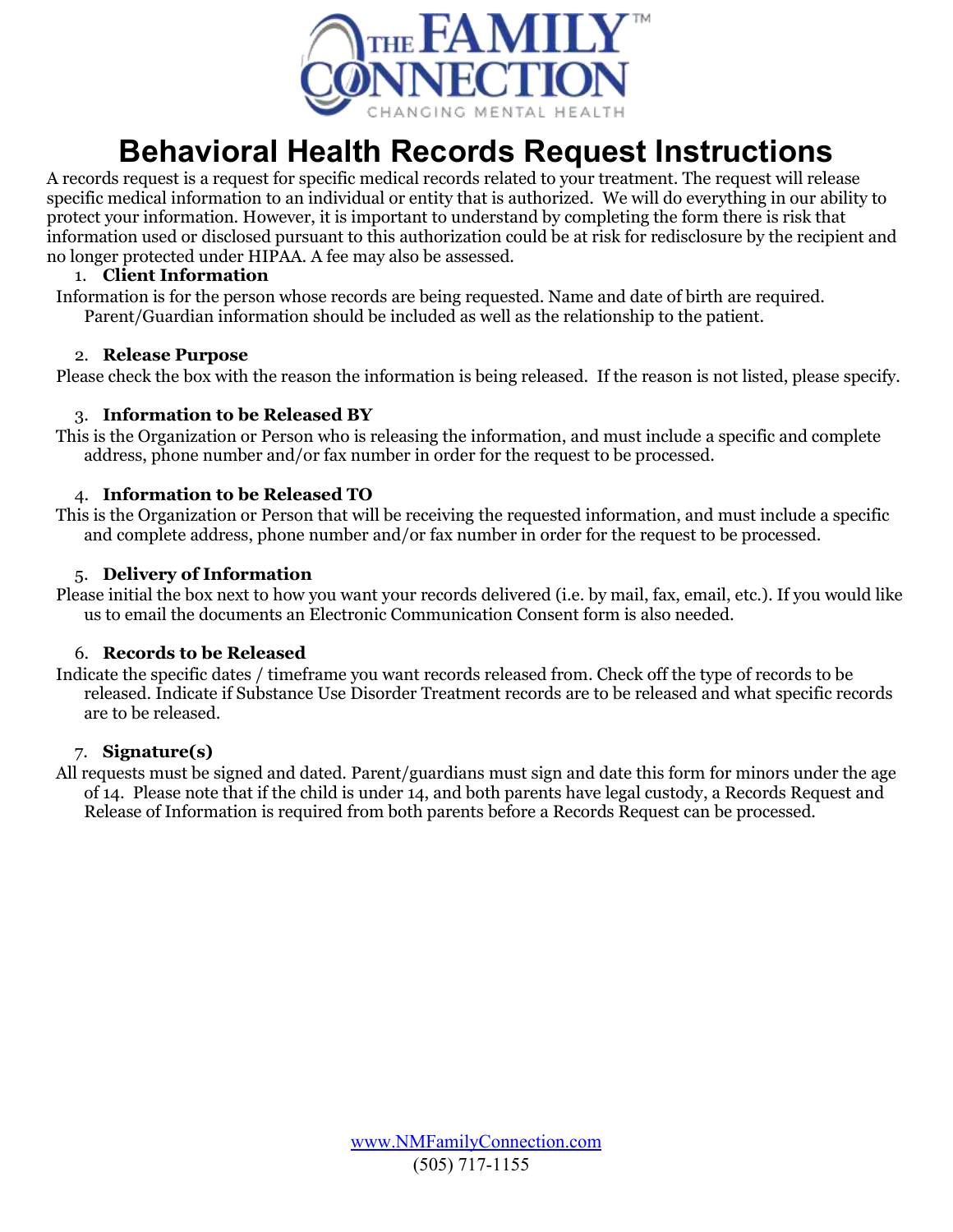

# **Behavioral Health Records Request**

**Please read all information and instructions before completing and signing the authorization form.** 

#### **1. CLIENT INFORMATION**

| DOB:<br>Patient Name: |  |
|-----------------------|--|
|-----------------------|--|

Parent/Legal Guardian Name (if applicable): Relationship to patient: \_\_\_\_\_\_\_\_\_\_\_

#### **2. RELEASE PURPOSE**  $\Box$  Personal  $\Box$  Transfer of Care  $\Box$  Disability  $\Box$  Insurance  $\Box$  Legal  $\Box$  Continuing Care  $\Box$  Other (please explain):  $\Box$

| 3. WHO DO YOU WANT TO RELEASE<br><b>YOUR INFORMATION?</b>                                                                                                     |                                                                                 |                                                                                                                                                               |                       | 4. WHO DO YOU WANT YOUR<br><b>INFORMATION GIVEN TO?</b>  |          |
|---------------------------------------------------------------------------------------------------------------------------------------------------------------|---------------------------------------------------------------------------------|---------------------------------------------------------------------------------------------------------------------------------------------------------------|-----------------------|----------------------------------------------------------|----------|
| Check one box and complete, if applicable.<br>$\Box$ The Family Connection and its affiliates<br>$\Box$ Other, specify organization, department or individual |                                                                                 | Check one box and complete, if applicable.<br>$\Box$ The Family Connection and its affiliates<br>$\Box$ Other, specify organization, department or individual |                       |                                                          |          |
| REQUEST MUST HAVE COMPLETE ADDRESS OR FAX<br><b>NUMBER</b>                                                                                                    |                                                                                 | REQUEST MUST HAVE COMPLETE ADDRESS OR FAX<br><b>NUMBER</b>                                                                                                    |                       |                                                          |          |
| Organization/Person Name                                                                                                                                      |                                                                                 | Organization/Person Name                                                                                                                                      |                       |                                                          |          |
| <b>Street Address</b>                                                                                                                                         |                                                                                 |                                                                                                                                                               | <b>Street Address</b> |                                                          |          |
| City                                                                                                                                                          | State                                                                           | Zip Code                                                                                                                                                      | City                  | State                                                    | Zip Code |
| Phone<br>Fax                                                                                                                                                  |                                                                                 | Phone                                                                                                                                                         |                       | Fax                                                      |          |
|                                                                                                                                                               | Unless otherwise revoked, this authorization will expire on the following date: |                                                                                                                                                               |                       | . If left blank, this authorization will expire one year |          |

for the date signed.

## **5. DELIVERY OF INFORMATION**

- US Mail (address listed above)  $\mathcal{L}=\mathcal{L}$
- FAX (number listed above)  $\mathcal{L}=\mathcal{L}$
- Electronic via secure email (list email address) [ECC required]  $\frac{1}{2}$

 Pick-up at The Family Connection location (please specify location)  $\mathcal{L}=\mathcal{L}$ 

 Other, specify  $\frac{1}{2}$ 

# **6. RECORDS TO BE RELEASED**

| Timeframe to Be Released                                                                                |                        |                                                                                                        |
|---------------------------------------------------------------------------------------------------------|------------------------|--------------------------------------------------------------------------------------------------------|
| FROM                                                                                                    | TO TO<br>(mm-dd-yyyy)  | (mm-dd-yyyy)                                                                                           |
| <b>Type of Records (check all that apply)</b>                                                           |                        |                                                                                                        |
| $\Box$ Complete Record                                                                                  | $\Box$ Treatment Plans | $\Box$ Diagnosis(es)<br>$\Box$ Billing Information $\Box$ Assessments                                  |
|                                                                                                         |                        | $\Box$ Appointment dates/times $\Box$ Discharge Summary $\Box$ Progress Notes $\Box$ Other, specify    |
| Substance Use Disorder Treatment (SUD) Records (check all that apply) $\Box$ DO NOT RELEASE SUD RECORDS |                        |                                                                                                        |
| $\Box$ Complete Record                                                                                  | $\Box$ Treatment Plans | $\Box$ Treatment Progress/Outcome $\Box$ Treatment Outcome                                             |
| $\Box$ SUD Assessments                                                                                  |                        | $\Box$ Compliance/Non-compliance with Treatment<br>$\Box$ Progress Notes                               |
|                                                                                                         |                        | $\Box$ Appointment dates/times $\Box$ Discharge Summary $\Box$ Aftercare Plan<br>$\Box$ Other, specify |

| www.NMFamilyConnection.com |
|----------------------------|
| $(505)$ 717-1155           |